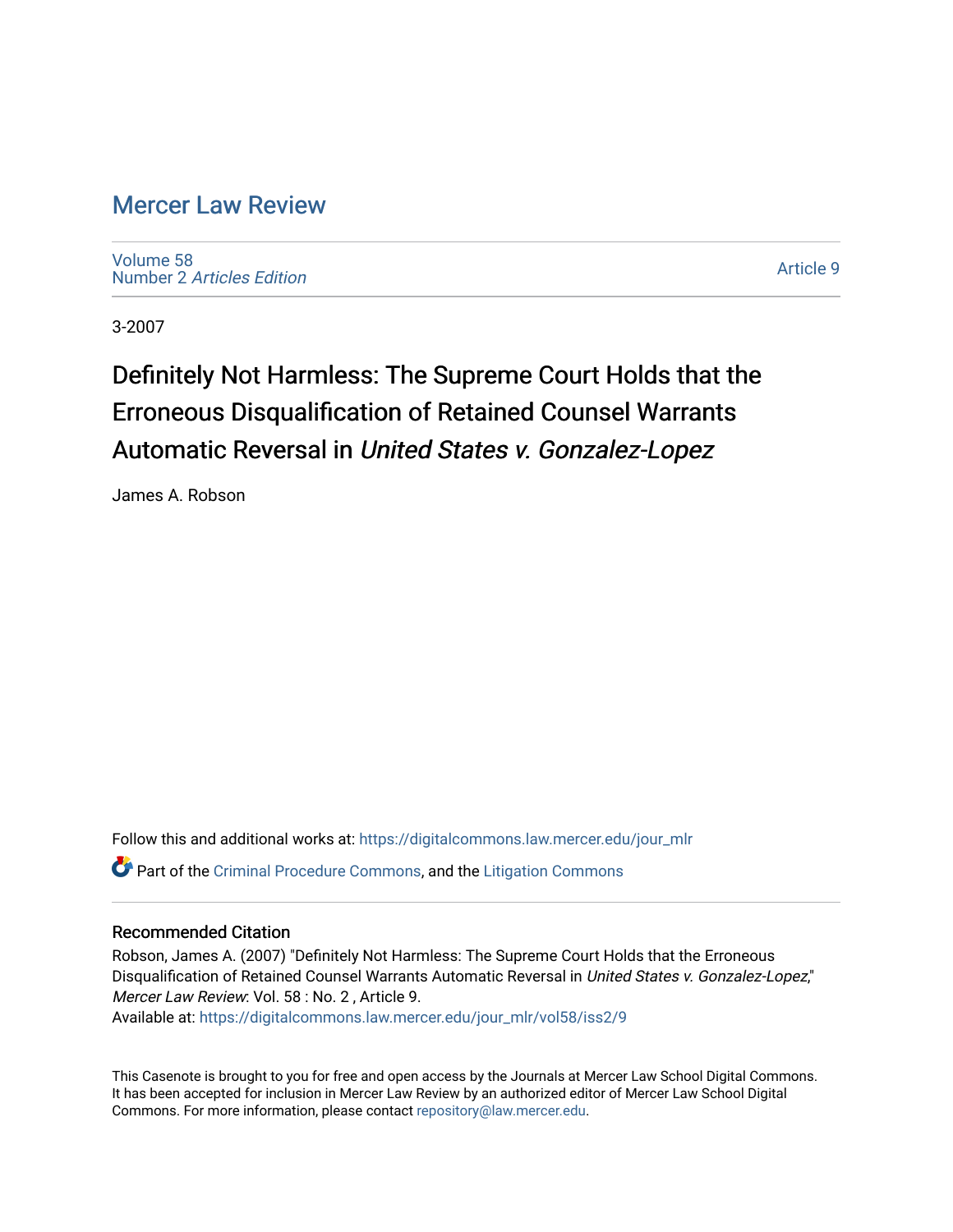## **Casenote**

### **Definitely Not Harmless: The Supreme Court Holds that the Erroneous Disqualification of Retained Counsel Warrants Automatic Reversal in** *United States v. Gonzalez-Lopez*

In *United States v. Gonzalez-Lopez,'* the United States Supreme Court held that the erroneous disqualification of a criminal defendant's retained choice of counsel violates the Sixth Amendment<sup>2</sup> to the United States Constitution and must result in the automatic reversal of the defendant's conviction.<sup>3</sup> In reaching this conclusion, the Court rejected the Government's argument that a defendant who is denied his choice of counsel must prove prejudice by showing the defendant's substitute counsel was ineffective within the meaning of *Strickland v. Washington.4* Instead, the Court concluded that because a complete violation of the Sixth Amendment's Counsel Clause occurs when a defendant is deprived of his right to counsel of choice, proving prejudice is unneces-

<sup>1. 126</sup> **S.** Ct. **2557** (2006).

<sup>2.</sup> **U.S. CONST.** amend. VI.

*<sup>3.</sup> Gonzalez-Lopez,* 126 S. Ct. at 2566.

<sup>4. 466</sup> U.S. 668 (1984).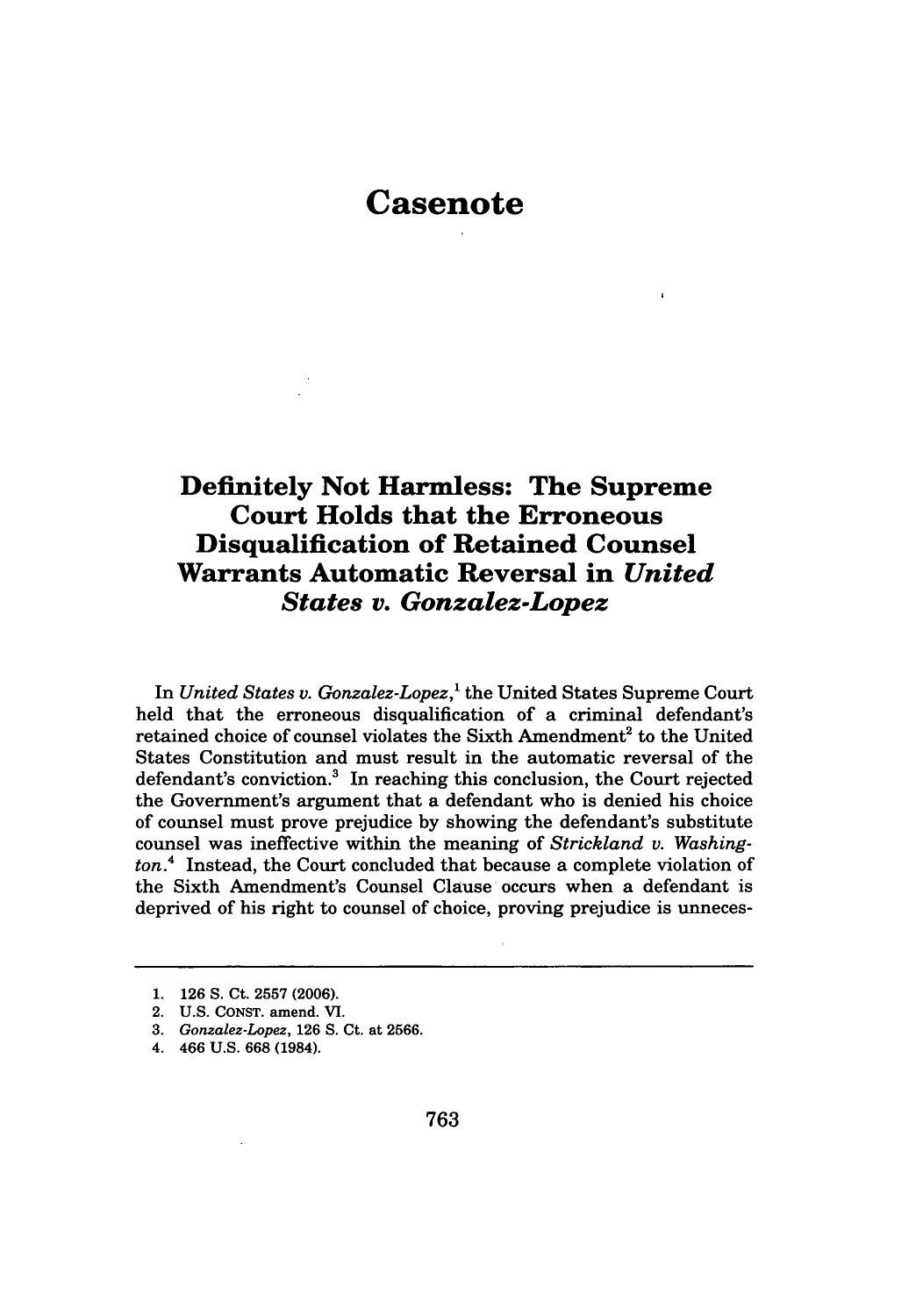sary.' *Gonzalez-Lopez* is an important decision because the Court's holding will deter trial judges from exercising their discretion in disqualifying attorneys due to scheduling conflicts, ethical violations, or conflicts of interest because trial judges will fear being reversed on appeal. Additionally, the decision in *Gonzalez-Lopez* is at odds with the Court's Sixth Amendment jurisprudence and is limited to those defendants with retained counsel, not court-appointed counsel, which illustrates the Court's willingness to treat rich and poor defendants disparately.

#### **I.** FACTUAL **BACKGROUND**

Cuauhtemoc Gonzalez-Lopez's family hired an attorney, John Fable, to represent him on charges of conspiracy to distribute over one hundred kilograms of marijuana in the Eastern District of Missouri. After being arraigned, Gonzalez-Lopez hired Joseph Low, a California attorney, to represent him but did not fire Fahle. Fahle and Low represented Gonzalez-Lopez during an evidentiary hearing before a magistrate judge, who granted Low a provisional entry of appearance on the condition that<br>Low immediately file for admission *pro hac vice*. However, the Low immediately file for admission *pro hac vice*. magistrate judge rescinded Low's provisional acceptance when Low violated a court rule during the hearing.6

Gonzalez-Lopez fired Fahle a week later, informing the court that Low would be his sole attorney. Low filed two applications for admission *pro hac vice,* which the court denied twice without comment. Low appealed **by** filing a writ of mandamus, which was dismissed **by** the United States Court of Appeals for the Eighth Circuit. <sup>7</sup>

Fahle moved to withdraw as counsel for Gonzalez-Lopez and for a show-cause hearing to consider sanctions against Low for violating the Missouri Rules of Professional Conduct.8 Low moved to strike Fahle's motion, which the district court denied. The court granted Fahle's motion to withdraw, granted a continuance so Gonzalez-Lopez could find new representation, and explained its rationale for rejecting Low's motions for admission *pro hac vice-in* a previous case, Low violated the Missouri Rules of Professional Conduct.9

Although Gonzalez-Lopez wanted Low to represent him, the case proceeded to trial with Gonzalez-Lopez being represented **by** Karl Dickhaus, a local attorney. Low moved a third time for admission, but

**<sup>5.</sup>** *Gonzalez-Lopez,* **126 S.** Ct. at **2562.**

**<sup>6.</sup>** United States v. Gonzalez-Lopez, **126 S.** Ct. **2557, 2560 (2006).**

<sup>7.</sup> *Id.*

*<sup>8.</sup> Id.* Fahle alleged Low had violated MO. RULES OF PROF'L CONDUCT R. 4-4.2 (1995).

*<sup>9.</sup> Gonzalez-Lopez,* 126 S. Ct. at 2560.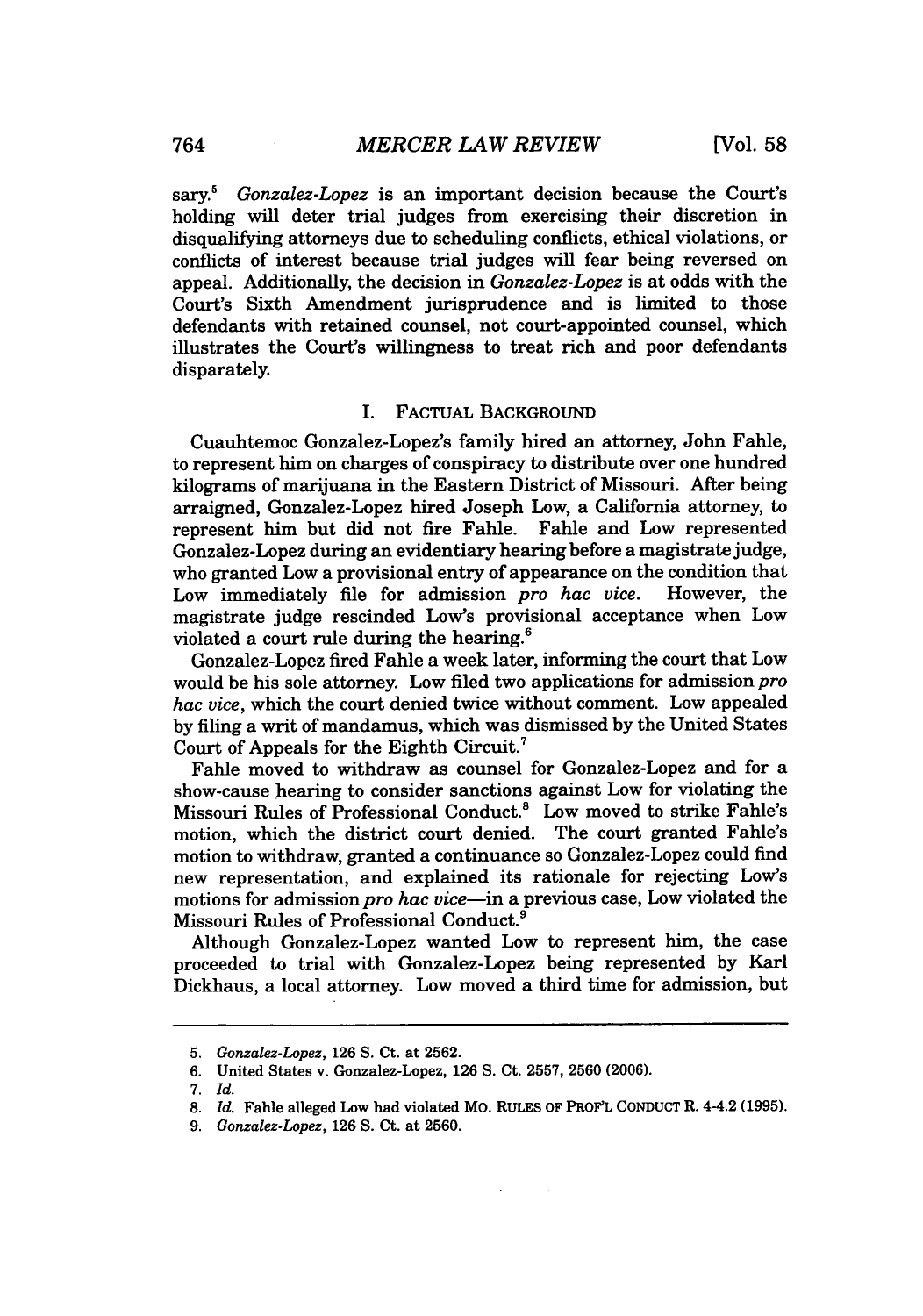was unsuccessful. The court denied Dickhaus's request to have Low sit at the counsel table with him, ordering Low to sit in the audience and refrain from all contact with Dickhaus during the proceedings. A United States Marshal sat between Low and Dickhaus to enforce the court's instruction. During the trial, Low met with Gonzalez-Lopez only once, the night before the trial ended. Ultimately, the jury returned a guilty verdict.<sup>10</sup>

Following trial, the district court granted Fahle's motions for sanctions against Low.<sup>11</sup> The court also reiterated that it denied Low's motions for admission on the ground that Low had violated the same rule in a separate matter.<sup>12</sup>

Gonzalez-Lopez appealed to the Eighth Circuit Court of Appeals, which vacated the conviction. The Eighth Circuit held that the district court erred in denying Low's motions for admission because the district court misinterpreted the Missouri Rules of Professional Conduct as prohibiting Low's conduct.<sup>13</sup> The court reasoned that the erroneous denials of Low's motions for admission constituted a violation of Gonzalez-Lopez's Sixth Amendment right to counsel of his choosing and was not subject to harmless-error review.<sup>14</sup> The United States Supreme Court granted certiorari to decide whether the erroneous disqualification of a criminal defendant's choice of counsel violates the Sixth Amendment to the United States Constitution.<sup>15</sup>

#### II. **LEGAL BACKGROUND**

#### *A. Overview*

The Sixth Amendment provides that "[i]n all criminal prosecutions, the accused shall enjoy the right **...** to have the Assistance of Counsel for his defence." 6 In England prior to **1836,** a person charged with a felony or treason was permitted the aid of counsel, whose sole purpose was to answer legal questions posed by the defendant.<sup>17</sup> However, persons charged with misdemeanors or who were parties to a civil case

<sup>10.</sup> *Id.*

<sup>11.</sup> *Id.*

<sup>12.</sup> *Id.* at 2560-61.

<sup>13.</sup> *Id.* at 2561.

<sup>14.</sup> *Id.*

<sup>15.</sup> *Id.* at 2560. The Court's majority observed that the Government had conceded the district court erroneously deprived Gonzalez-Lopez of his right to counsel. *Id.* at 2563.

<sup>16.</sup> U.S. CONST. amend. **VI.**

<sup>17.</sup> Powell v. Alabama, 287 U.S. 45, 60 (1932). This case is often referred to as the "Scottsboro Boys Case."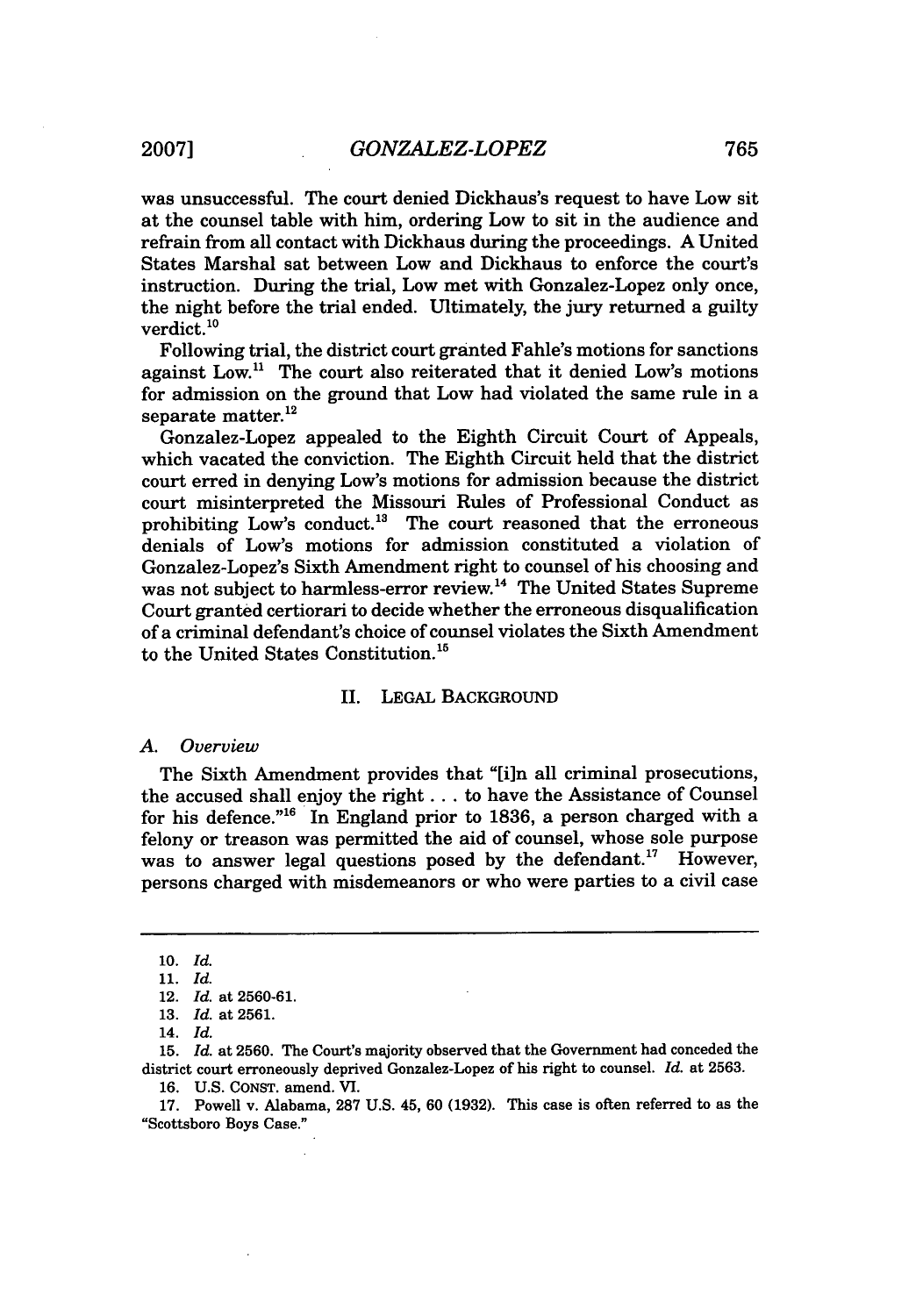were entitled to the full assistance of counsel.<sup>18</sup> Of course, the English common law rule was not without its critics. Blackstone denounced the rule, writing that it was inconsistent with the remainder of English law that provided for the humane treatment of prisoners.<sup>19</sup> In America, twelve of the thirteen colonies rejected the English common law rule, recognizing that the right to counsel should be available for all serious criminal prosecutions.<sup>20</sup> Throughout the United States Supreme Throughout the United States Supreme Court's twentieth-century jurisprudence, the Court has frequently examined the protections afforded to criminal defendants through the Sixth Amendment. The Court's decision in *Gonzalez-Lopez* was merely another attempt to clarify its meaning and scope.

#### *B. The Scope of the Sixth Amendment Prior to Gonzalez-Lopez*

During the first half of the twentieth century, the United States Supreme Court recognized that the Sixth Amendment confers upon a criminal defendant the right to retain counsel as well as to have courtappointed counsel. The Court recognized this right in *Johnson v.* Zerbst.<sup>21</sup> There, the defendant appealed the denial of his writ of habeas corpus. Prior to his incarceration, the defendant and his codefendant were tried and convicted without the assistance of counsel for counterfeiting money.<sup>22</sup> The Court reversed the trial court's dismissal of the habeas petition,<sup>23</sup> holding that in all criminal proceedings in *federal court* where the penalty is the loss of life or liberty, the accused has the right to the assistance of counsel unless the accused waives that right.<sup>24</sup> While the Court had previously recognized the right to the assistance of counsel at trial was a fundamental right protected by the Fourteenth Amendment,<sup>25</sup> the Court for the first time in *Johnson* acknowledged that this same right is also protected by the Sixth Amendment.

**<sup>18.</sup>** *Id.*

**<sup>19.</sup>** *Id.* (citing 4 W. BLACKSTONE, **COMMENTARIES ON** THE LAWS OF **ENGLAND 335** (1769)).

<sup>20.</sup> *Id.* at 64-65.

<sup>21. 304</sup> U.S. 458 (1938).

<sup>22.</sup> *Id.* at 460.

<sup>23.</sup> *Id.* at 469.

<sup>24.</sup> *Id.* at 463.

<sup>25.</sup> *See Powell,* **287 U.S.** at **69.** In *Powell* the Court surveyed the thirteen colonies' practices regarding a criminal defendant's right to the assistance of counsel. *Id.* at 61-64. The Court noted that of the thirteen colonies, twelve fully recognized the right to counsel in all criminal proceedings. *Id.* at 64-65. This led the Court to conclude that a federal or state court's denial of the right to counsel would violate the defendant's right to due process contained in the federal Constitution. *Id.* at 69.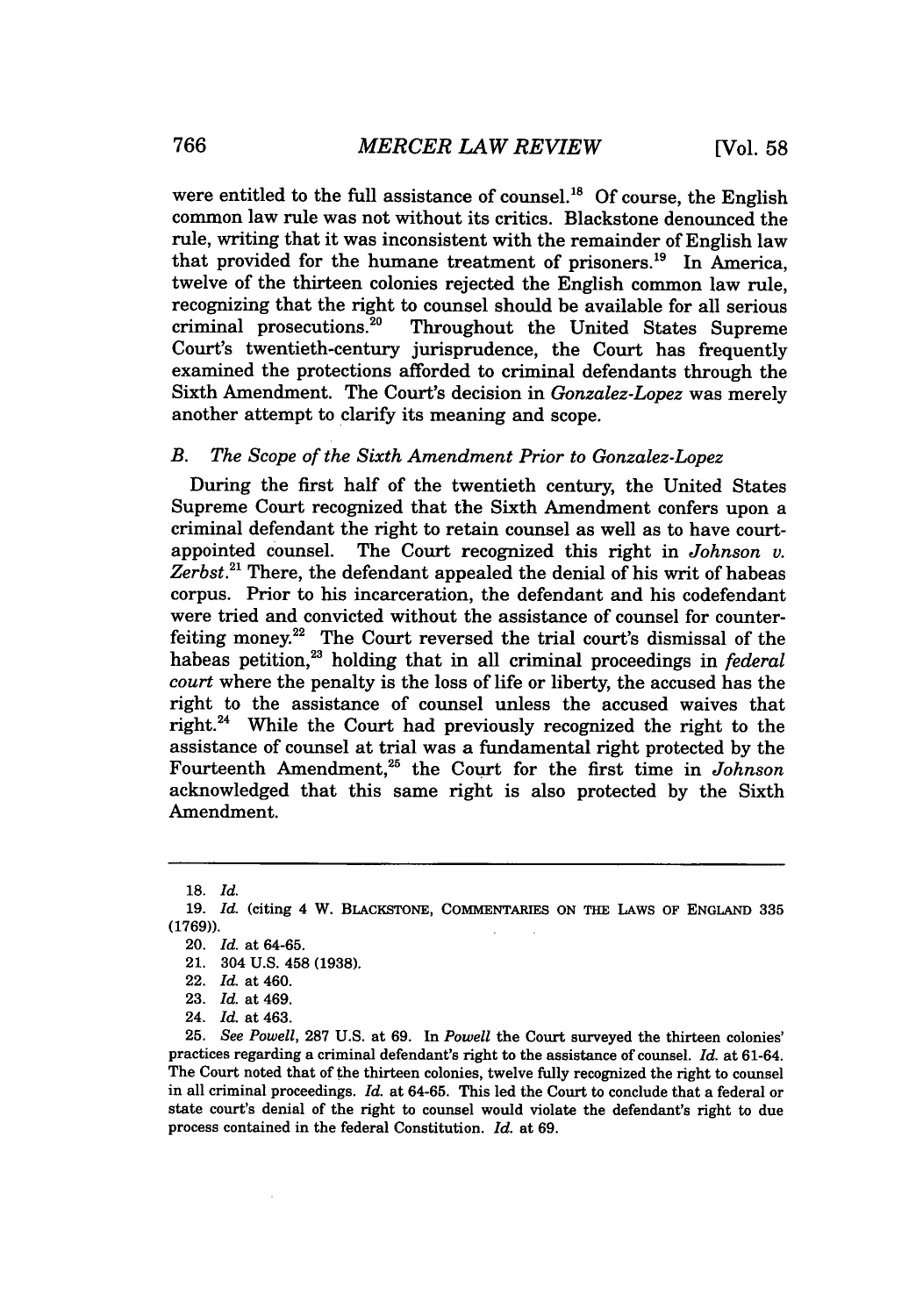Although the Court in *Johnson* recognized that the Sixth Amendment guarantees criminal defendants the right to the assistance of counsel, the Court had not yet extended the Sixth Amendment's guarantee to indigent state court defendants in the absence of special circumstances. Twenty-five years after *Johnson*, the Court in *Gideon v. Wainwright*<sup>26</sup> held that a trial court's refusal to appoint counsel to an indigent defendant pursuant to the Sixth Amendment violated the defendant's right to due process of law.<sup>27</sup> The Court observed that "any person" haled into court, who is too poor to hire a lawyer, cannot be assured a fair trial *unless* counsel is provided for him."28 The majority turned to language contained in *Powell,* decided thirty years earlier, to bolster its expansive interpretation of the Sixth Amendment. Justice Black, writing for the majority, quoted Justice Sutherland's rationale from *Powell,* noting that "'[t]he right to be heard would be **...** of little avail if it did not comprehend the right to be heard by counsel.'"<sup>29</sup> Thus, the Court had come full circle by fully incorporating the Sixth Amendment to the states and ruling that regardless of socioeconomic status, defendants in all criminal matters must be allowed the assistance of counsel.

However, an indigent defendant's- Sixth Amendment right to the assistance of counsel is not unlimited. In *Morris v. Slappy, °* the Court reversed the Ninth Circuit's grant of a habeas corpus petition to a defendant who complained that his constitutional rights were violated when the trial court denied his motion for a continuance based upon the substitution of one public defender for another.<sup>31</sup> The Ninth Circuit held that the Sixth Amendment protects a defendant's right to a "meaningful attorney-client relationship," $32$  which the trial court inhibited when it refused to consider allowing the defendant to be represented by his original public defender.<sup>33</sup> But as the Court represented by his original public defender. $33$ observed, the Ninth Circuit's conclusion that the Sixth Amendment guarantees a right to a meaningful attorney-client relationship was

<sup>26. 372</sup> U.S. 335 (1963).

<sup>27.</sup> *Id.* at 339, 344 (overruling Betts v. Brady, 316 U.S. 455, 472,473 (1942), where the Court held that the Due Process Clause of the Fourteenth Amendment only requires courts to appoint counsel to criminal defendants when extenuating circumstances exist that make such an appointment necessary for the defendant to receive a fair trial).

<sup>28.</sup> *Id.* at 344 (emphasis added).

<sup>29.</sup> *Id.* at 344-45 (quoting *Powell,* 287 U.S. at 68-69).

<sup>30. 461</sup> U.S. 1 (1983).

<sup>31.</sup> *Id.* at 3, 15.

<sup>32.</sup> Slappy v. Morris, 649 F.2d 718, 720 (9th Cir. 1981).

<sup>33.</sup> *Morris,* 461 U.S. at 11.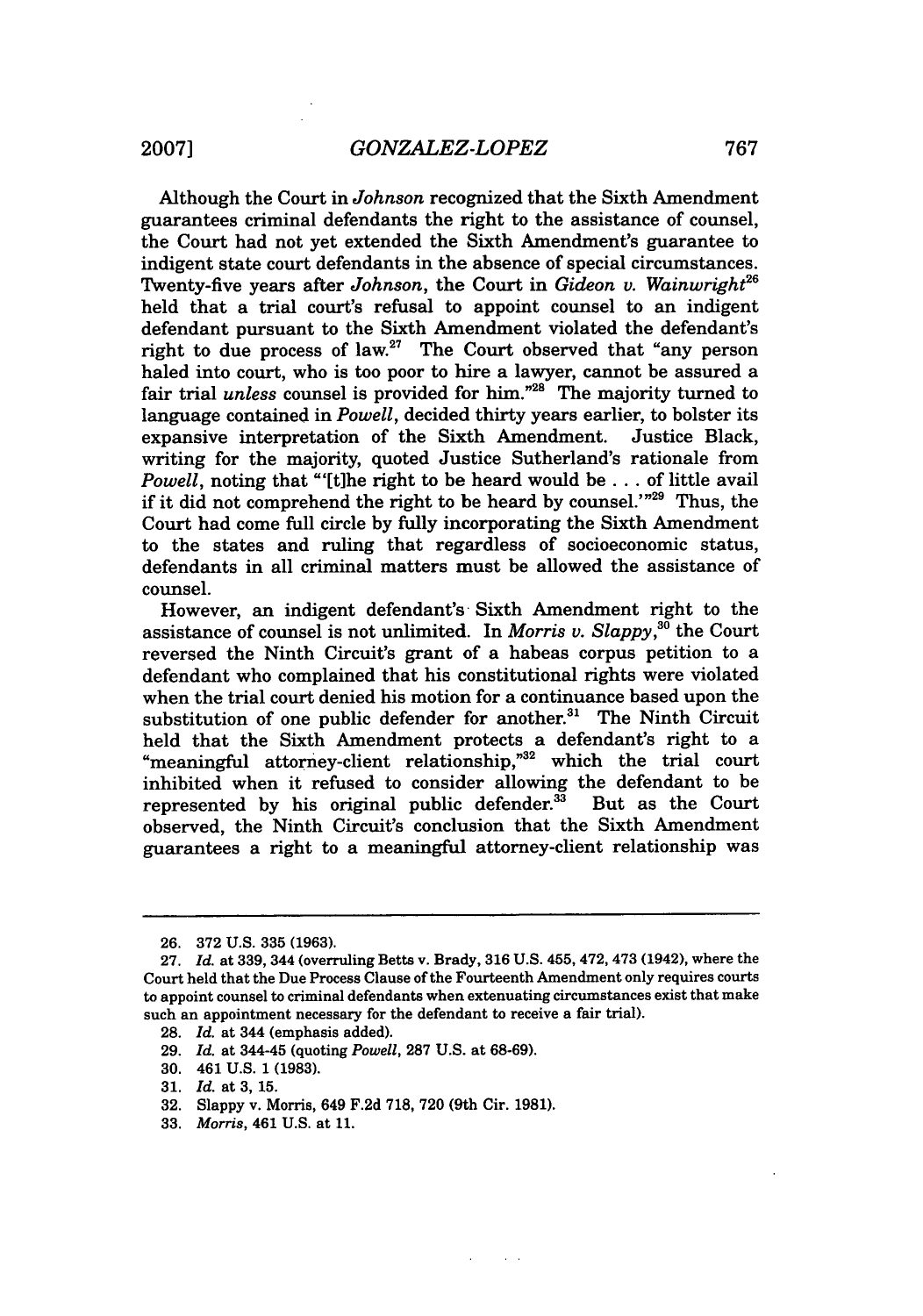"without basis in the law." $34$  As a result, the Court ordered the court of appeals to reinstate the district court's judgment denying the writ of habeas corpus to the defendant.<sup>35</sup>

The Court took the next step in broadening the protections of the Sixth Amendment in *Faretta v. California*<sup>36</sup> by holding that the right to self-representation is within the purview of the Sixth Amendment, provided the defendant makes the decision to waive counsel voluntarily<br>and intelligently.<sup>37</sup> In *Faretta* the defendant waived his right to In *Faretta* the defendant waived his right to counsel despite the trial judge's belief that the waiver was a mistake. Prior to the trial, the trial judge appointed a public defender to represent the defendant, finding that Faretta had not intelligently and knowingly waived his right to the assistance of counsel.<sup>38</sup> Furthermore, the trial judge decided Faretta did not have a constitutional right to conduct his own defense.<sup>39</sup> The California Court of Appeals affirmed the trial judge's decision, the California Supreme Court denied review, and the United States Supreme Court granted certiorari.<sup>40</sup>

In vacating the trial court's decision,<sup>41</sup> the Court observed that the right to self-representation is grounded in the nation's legal history and protected by the Judiciary Act of 1789, the Court's own jurisprudence, and numerous state constitutions.<sup>42</sup> Using these historical foundations for support, the Court concluded that although the right to selfrepresentation is not explicitly contained in the Sixth Amendment, the right can be inferred.43

The Court explored the purpose of the Sixth Amendment in more detail in *Wheat v. United States."* There, the defendant was charged with participating in a drug distribution conspiracy whereby he and his codefendants imported thousands of pounds of marijuana from Mexico into the United States. Prior to Wheat's trial, the prosecuting attorney objected to Wheat's attempt to substitute his counsel for another

40. *Id.* at 811-12.

42. *Id.* at 812, 816-17. However, the right to self-representation on appeal is not protected by the Sixth Amendment. *See* Price v. Johnston, 334 U.S. 266, 285 (1948).

43. *Faretta,* 422 U.S. at 818-19. As the Court pointed out, "To thrust counsel upon [an] accused, against his considered wish, [would] violate[] the logic of the [Sixth] Amendment .... [Clounsel [would] not be an assistant, but a master." *Id.* at 820.

44. 486 U.S. 153 (1988).

<sup>34.</sup> *Id.* at 13.

<sup>35.</sup> *Id.* at 15.

<sup>36. 422</sup> U.S. 806 (1975).

<sup>37.</sup> *Id.* at 807.

<sup>38.</sup> *Id.* at 808, 809-10.

<sup>39.</sup> *Id.* at 810.

<sup>41.</sup> *Id.* at 836.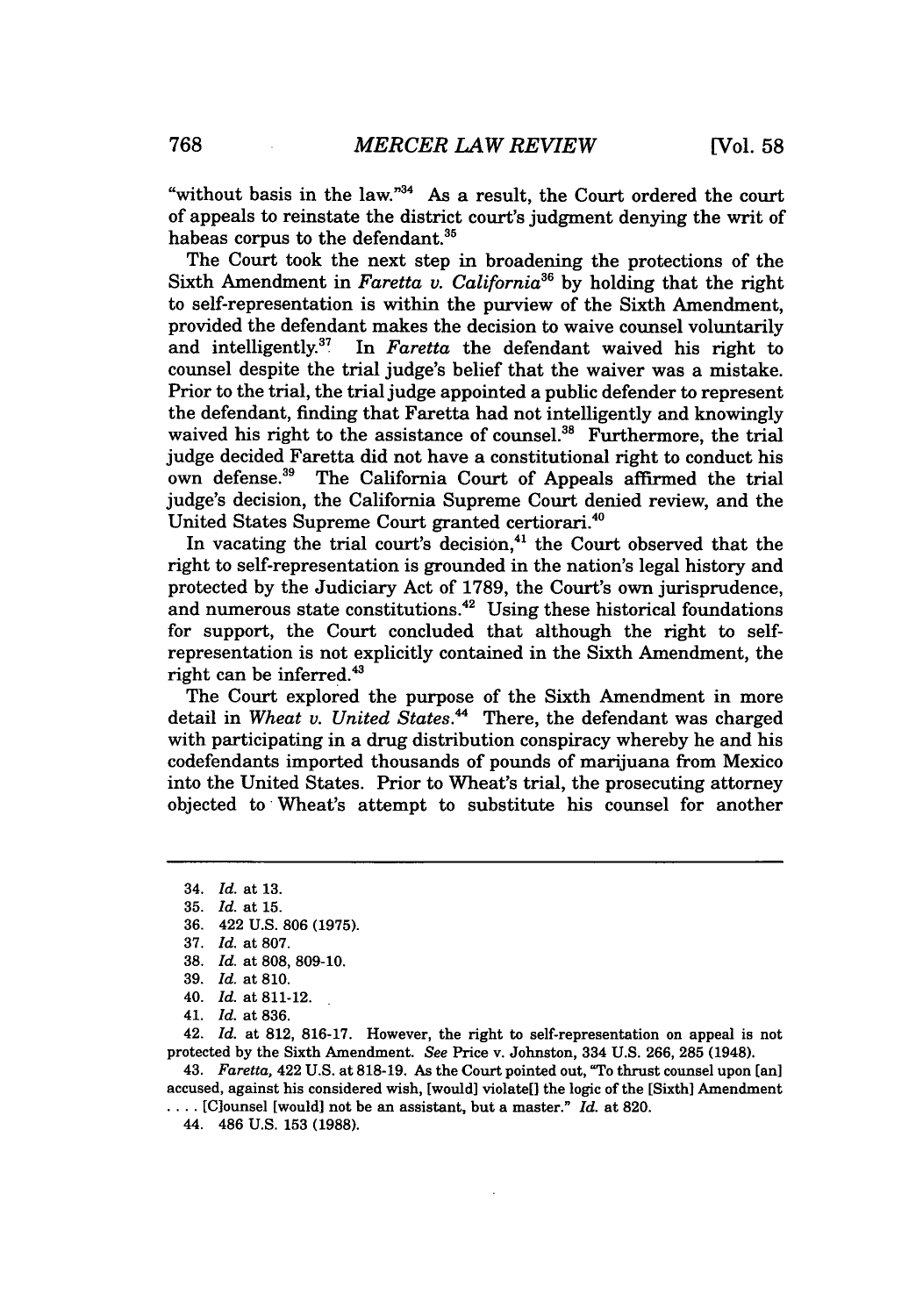attorney who had obtained an acquittal for one of Wheat's codefendants. The basis for the prosecuting attorney's objection was that the substitution would create a serious conflict of interest for the attorney Wheat wanted. Wheat emphasized that he had the right to have counsel of his own choosing and agreed to waive the conflict, but the prosecuting attorney argued that by allowing the conflict, Wheat would be denied effective assistance of counsel. Furthermore, if he were convicted, his conviction would surely be reversed on appeal.<sup>45</sup> The district court denied the requested substitution, the case proceeded to trial with Wheat's original counsel, and he was convicted.<sup>46</sup> The Ninth Circuit affirmed the conviction, noting the trial court acted within its discretion in denying Wheat's requested substitution.<sup>47</sup>

Because the courts of appeals were in disagreement as to when a district court could override a criminal defendant's waiver of his attorney's conflict of interest, the United States Supreme Court granted certiorari.<sup>48</sup> Although the Court affirmed the court of appeals and held that a presumption exists in favor of a defendant's choice of counsel, which can be overcome by showing a serious potential for conflict.<sup>49</sup> the Court's opinion is especially significant for what it said about the scope of the Sixth Amendment. Chief Justice Rehnquist, writing for the majority, noted that while the Sixth Amendment guarantees criminal defendants the right to select who will represent them, this is not the Amendment's central aim.<sup>50</sup> Instead, the Sixth Amendment's purpose "is to guarantee an effective advocate for each criminal defendant rather than to ensure that a defendant will inexorably be represented by the lawyer whom he prefers."<sup>51</sup>

Thus, throughout the last century, the Court has frequently sought to clarify its Sixth Amendment jurisprudence by carefully examining the Amendment's meaning and purpose. As is readily apparent in the above-cited opinions, the Court frequently relies on historical precedent for guidance in deciding which rights the Sixth Amendment actually guarantees.

<sup>45.</sup> *Id.* at **154-56.**

<sup>46.</sup> *Id.* at **157.**

<sup>47.</sup> *Id.*

<sup>48.</sup> *Id.* at 158.

<sup>49.</sup> *Id.* at 164.

<sup>50.</sup> *Id.* at **159** (citing *Morris,* 461 U.S. at 13-14).

<sup>51.</sup> *Id.* (citing *Morris,* 461 U.S. at 13-14).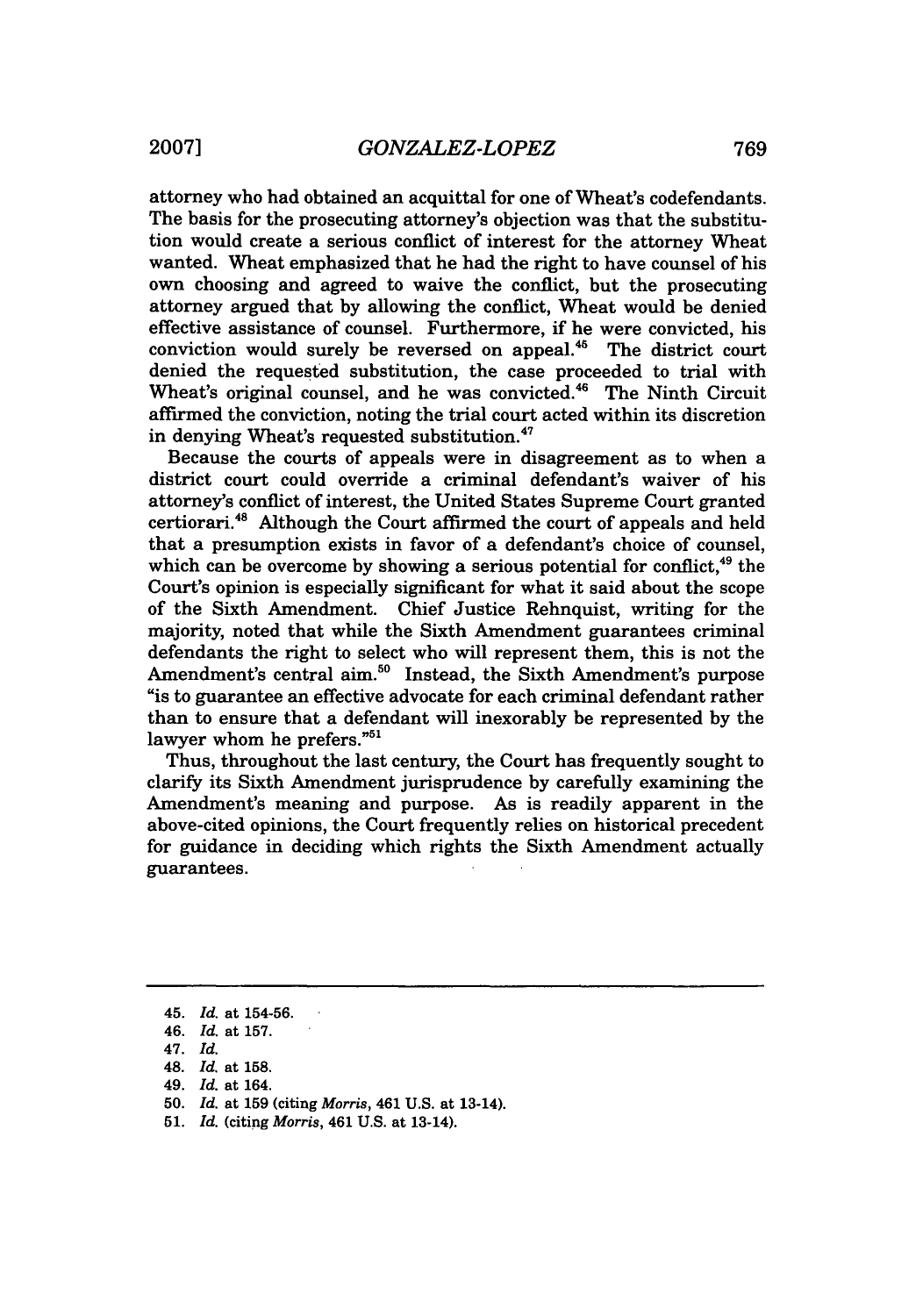#### *C. The Right to Appeal*

Generally, the final judgment rule bars a defendant from appealing a trial judge's decision until the defendant has been convicted.<sup>52</sup> However, some pretrial orders may be appealed immediately prior to the entry of final judgment because they are "'too important to be denied review and too independent of the cause itself to require that appellate consideration be deferred until the whole case is adjudicated. $^{1753}$  This exception is known as the *collateral order doctrine*.<sup>54</sup> In *Flanagan v. United States,55* the United States Supreme Court held that a trial judge's pretrial decision to disqualify a criminal defendant's chosen counsel is not a collateral order subject to immediate appeal.<sup>56</sup> There, the Court distinguished a pretrial denial of counsel of choice from other pretrial orders, stating that the pretrial disqualification of counsel of choice will not become moot after the defendant is convicted and sentenced.<sup>57</sup> As the Court itself recognized, this approach allowed it to avoid altogether the issue of whether the defendant must show the disqualification order was prejudicial.<sup>58</sup>

#### *D. The Consequences of Constitutional Errors*

The Supreme Court has created different remedies for constitutional errors that occur at a defendant's criminal trial. Some constitutional errors require the defendant to prove prejudice in order for the conviction to be reversed. Conversely, some constitutional errors are so significant that their presence at trial results in the automatic reversal of the defendant's conviction. First, this section examines the Court's adoption of the federal harmless error rule, which is generally used to assess the gravity of constitutional errors. Second, this section examines the two categories the Court has used to quantify constitutional errors that occur at trial.

Generally, absent a showing of prejudice by the defendant, insignificant constitutional errors that occur at trial will not result in the reversal of the defendant's conviction. In *Chapman v. California*,<sup>59</sup> the

<sup>52. 28</sup> U.S.C. § 1291.(2000).

<sup>53.</sup> Will v. Hallock, 126 S. Ct. 952,957 (2006) (quoting Cohen v. Beneficial Indus. Loan Corp., 337 U.S. 541, 546 (1949)).

<sup>54.</sup> *Id.*

<sup>55. 465</sup> U.S. 259 (1984).

<sup>56.</sup> *Id.* at 270.

<sup>57.</sup> *Id.* at 266.

<sup>58.</sup> *Id.* at 269.

<sup>59. 386</sup> U.S. 18 (1967).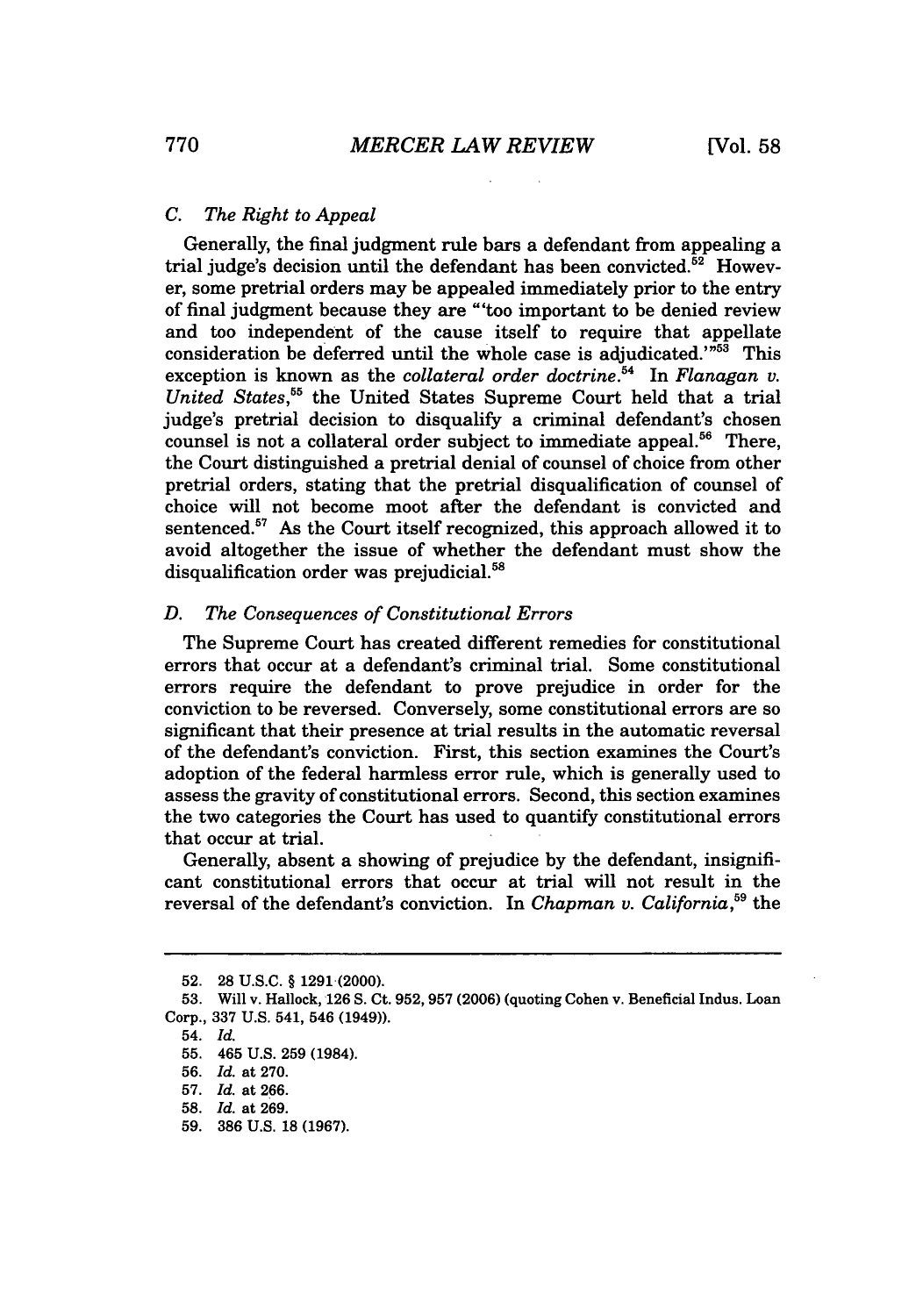Supreme Court created the federal harmless error rule, which applies to inconsequential constitutional errors that occur at trial.<sup>60</sup> There, the defendants were tried and convicted of robbing, kidnapping, and murdering a bartender. $61$  Throughout the trial, the prosecutor frequently commented upon the defendants' choices not to testify, a privilege granted to prosecutors by the California constitution.<sup>62</sup> Following their conviction but prior to appeal, the United States Supreme Court decided *Griffin v. California*,<sup>63</sup> where the Court declared unconstitutional the portion of the California constitution that permitted prosecutors to comment negatively on a defendant's decision not to testify at trial.<sup>64</sup>

On appeal to the United States Supreme Court, the defendants argued that *any* violation of their federal constitutional rights should result in the automatic reversal of their conviction.<sup>65</sup> Ultimately, the Court reversed the defendants' convictions, but refused to adopt their sweeping approach to analyzing constitutional errors.<sup>66</sup> Instead, the Court decided that "unimportant and insignificant" constitutional errors that have little or no likelihood of changing the result of the trial can be deemed harmless and will not result in the reversal of a conviction.<sup>67</sup>

A quarter of a century later in *Arizona v. Fulminante*.<sup>68</sup> the Court discussed the second category of constitutional errors-structural defects. There, the Court divided constitutional errors that occur at trial into two categories: (1) trial errors, which are subject to harmless error review and require the defendant to prove prejudice and (2) structural defects, which are not.<sup>69</sup> Trial errors are those that occur "during the presentation of the case to the jury, and which may therefore be quantitatively assessed in the context of other evidence presented in order to determine whether its admission was harmless beyond a reasonable doubt."<sup>70</sup>

**67.** *Id.* at 22. According to the Court's opinion, one who seeks to prove the harmlessness of a constitutional error must do so beyond a reasonable doubt. *Id.* at 24.

68. 499 U.S. 279 (1991).

69. *Id.* at 307-08, 309-10. The Court also uses the prejudice test for other types of error. For example, the Court held in *Strickland v. Washington* that to prevail on an ineffective assistance of counsel claim, a defendant must show **(1)** that defense counsel's performance was deficient and (2) that the deficient performance prejudiced the defendant. 466 U.S. 668, 687 (1984).

70. *Fulminante,* 499 U.S. at 307-08.

<sup>60.</sup> *Id.* at 21-22.

<sup>61.</sup> *Id.* at 18-19.

<sup>62.</sup> *Id.* at 19.

<sup>63. 380</sup> U.S. 609 (1965).

<sup>64.</sup> *Chapman,* 386 U.S. at 19-20.

<sup>65.</sup> *Id.* at 20.

<sup>66.</sup> *Id.* at 21-22, 26.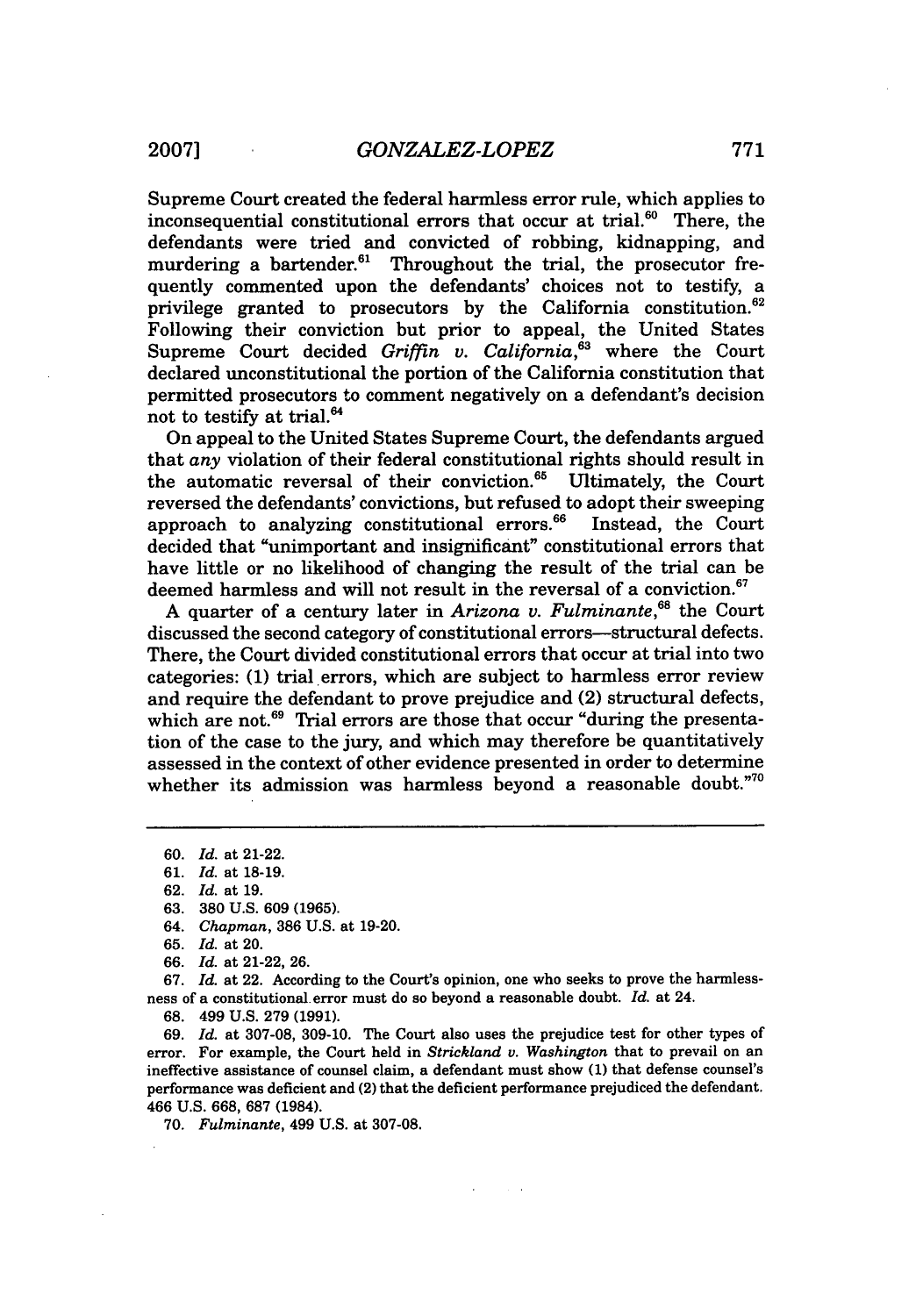Most constitutional errors are trial errors. These include an unconstitutionally overbroad jury instruction at the sentencing phase of a capital case; a jury instruction containing an erroneous conclusive presumption; the denial of the defendant's right to be present at trial; the denial of counsel at a preliminary hearing in violation of the Sixth Amendment; the trial judge's failure to instruct the jury on the presumption of innocence; and numerous other errors committed by a trial judge.<sup>71</sup>

Conversely, a structural defect in a criminal defendant's trial is not subject to the harmless error rule because the trial as a whole has been tainted. As Justice Rehnquist pointed out in *Fulminante,* structural defects are those "affecting the framework within which the trial proceeds" and are not merely "an error in the trial process itself."72 The Court listed various structural defects in *Neder v. United States.73* Those defects germane to the Sixth Amendment are the complete denial of counsel and the denial of self-representation at trial.<sup>74</sup> Others include a biased trial judge, race discrimination in grand jury selection, the denial of a public trial, and a defective jury instruction as to reasonable doubt.75 Thus, because structural defects shake the trial to the core, their presence indicates that the defendant's constitutional rights have been clearly violated.

As is clearly visible, the Court's Sixth Amendment jurisprudence has evolved rapidly during the twentieth century. First, in *Johnson* the Court recognized that the Sixth Amendment protects a criminal defendant's right to counsel in the federal system.<sup>76</sup> Years later, in the landmark case of *Gideon* v. *Wainwright,* the Court extended the protections of the Sixth Amendment to all criminal defendants, whether rich or poor, in all federal and state courts.<sup>77</sup> Next, the Court in *Faretta* expanded the Sixth Amendment's Assistance Clause to include the right to self-representation.<sup>78</sup> Of course, the Assistance Clause is not without its limits. The Sixth Amendment does not provide that criminal defendants shall have a meaningful relationship with their attorneys.79 Nor does it permit a criminal defendant an unconditional choice of counsel, especially where the choice will result in a conflict of

76. 334 U.S. at 463.

<sup>71.</sup> *Id.* at 306-07. The full text of the Court's opinion contains a more extensive list of trial errors.

<sup>72.</sup> *Id.* at 310.

<sup>73. 527</sup> U.S. 1 (1999).

<sup>74.</sup> *Id.* at 8.

<sup>75.</sup> *Id.*

<sup>77. 372</sup> U.S. at 339.

<sup>78. 422</sup> U.S. at 818.

<sup>79.</sup> *Morris,* 461 U.S. at 13.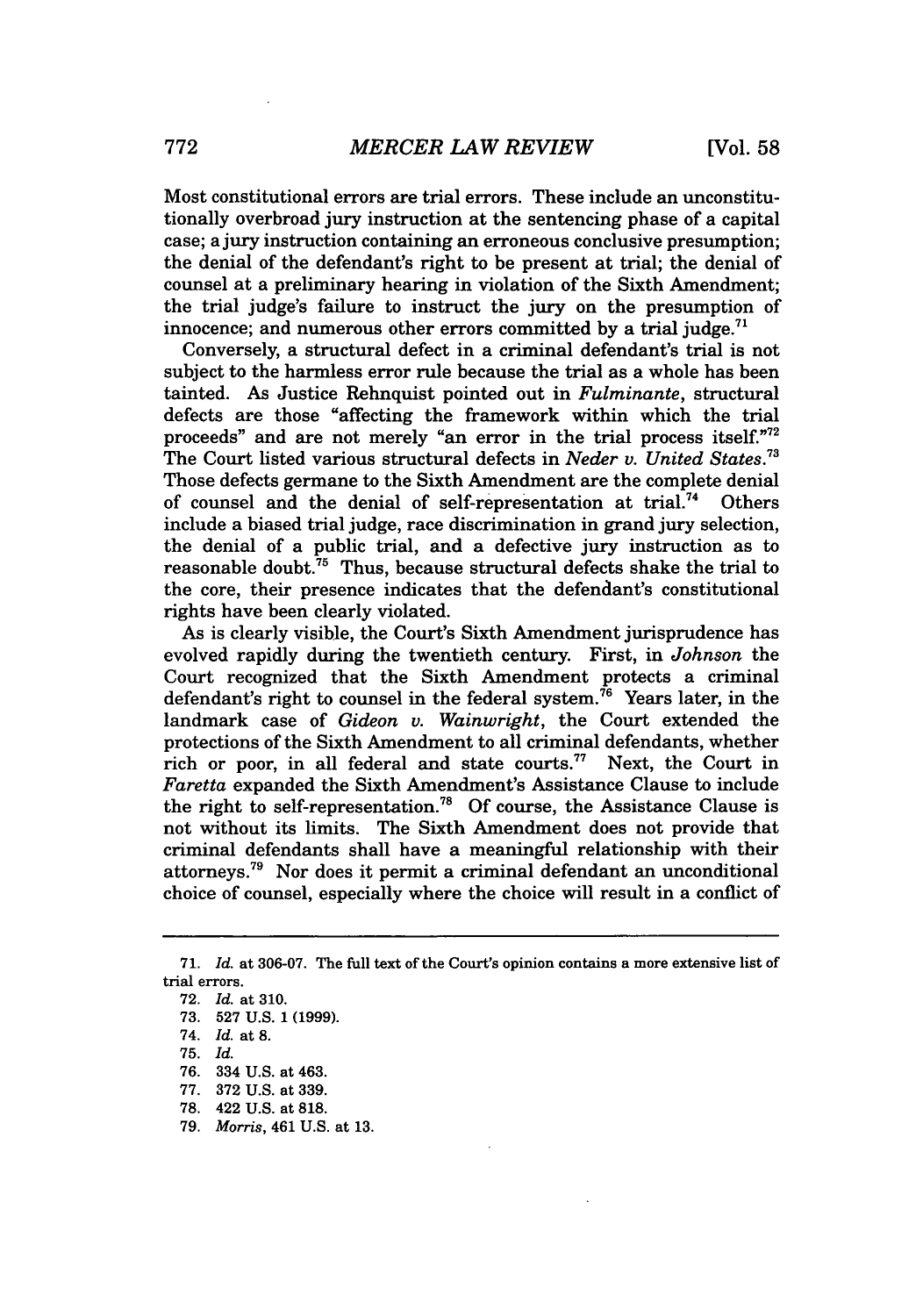interest between the chosen counsel and the criminal defendant.<sup>80</sup> In deciding *United States v. Gonzalez-Lopez,"'* the Court deemed the erroneous disqualification of a criminal defendant's chosen counsel to be such a violation of the Sixth Amendment that its occurrence constituted a structural defect in the trial, meriting an automatic reversal of the conviction.<sup>82</sup>

#### III. COURT'S RATIONALE

In *United States* v. *Gonzalez-Lopez, <sup>3</sup>*the Court granted certiorari to determine whether the erroneous disqualification of a criminal defendant's chosen counsel should result in the automatic reversal of the defendant's conviction.<sup>84</sup> The Court held that it should.<sup>85</sup>

#### *A. The Majority's Opinion*

Justice Scalia, who penned the majority opinion, broke from his usual bloc when deciding in favor of reversal. $86$  After reviewing the facts, the Court outlined the Government's argument: Gonzalez-Lopez had to show that either **(1)** his substitute counsel was so deficient that he was prejudiced or (2) the trial court's denial of his choice of counsel was inherently prejudicial, even if the substitute counsel's representation was adequate. $87$  The Court summarized the Government's argument, writing that "[a] trial is not unfair and thus the Sixth Amendment is not violated ... unless a defendant has been prejudiced."<sup>88</sup> As the Court pointed out, the Government relied heavily on the Court's ineffective assistance of counsel jurisprudence to support its argument, specifically *Strickland v. Washington.8 <sup>9</sup>*

However, the Court distinguished a defendant's right to effective assistance of counsel from the right to select counsel.<sup>90</sup> The Court remarked that the former is derived from the Sixth Amendment's guarantee to a fair trial, while the latter can be "regarded as the root

**87.** *Id.* at **2561.**

**88.** *Id.* at **2562.**

**90.** *Gonzalez-Lopez,* **126 S.** Ct. at **2562-63.**

**<sup>80.</sup>** *Wheat,* 486 **U.S.** at 164.

**<sup>81. 126</sup> S.** Ct. **2557 (2006).**

**<sup>82.</sup>** *Id.* at 2564, **2566.**

**<sup>83. 126</sup> S.** Ct. **2557 (2006).**

<sup>84.</sup> *Id.* at **2560.**

**<sup>85.</sup>** *Id.* at **2566.**

**<sup>86.</sup>** Justices Stevens, Souter, Ginsburg, and Breyer joined in the majority opinion. *Id.* at **2559.** Justice Alito wrote a dissent, which was joined **by** Chief Justice Roberts and Justices Kennedy and Thomas. *Id.* at **2566.**

**<sup>89.</sup>** *Id.* at **2561-63;** Strickland v. Washington, 466 **U.S. 668** (1984).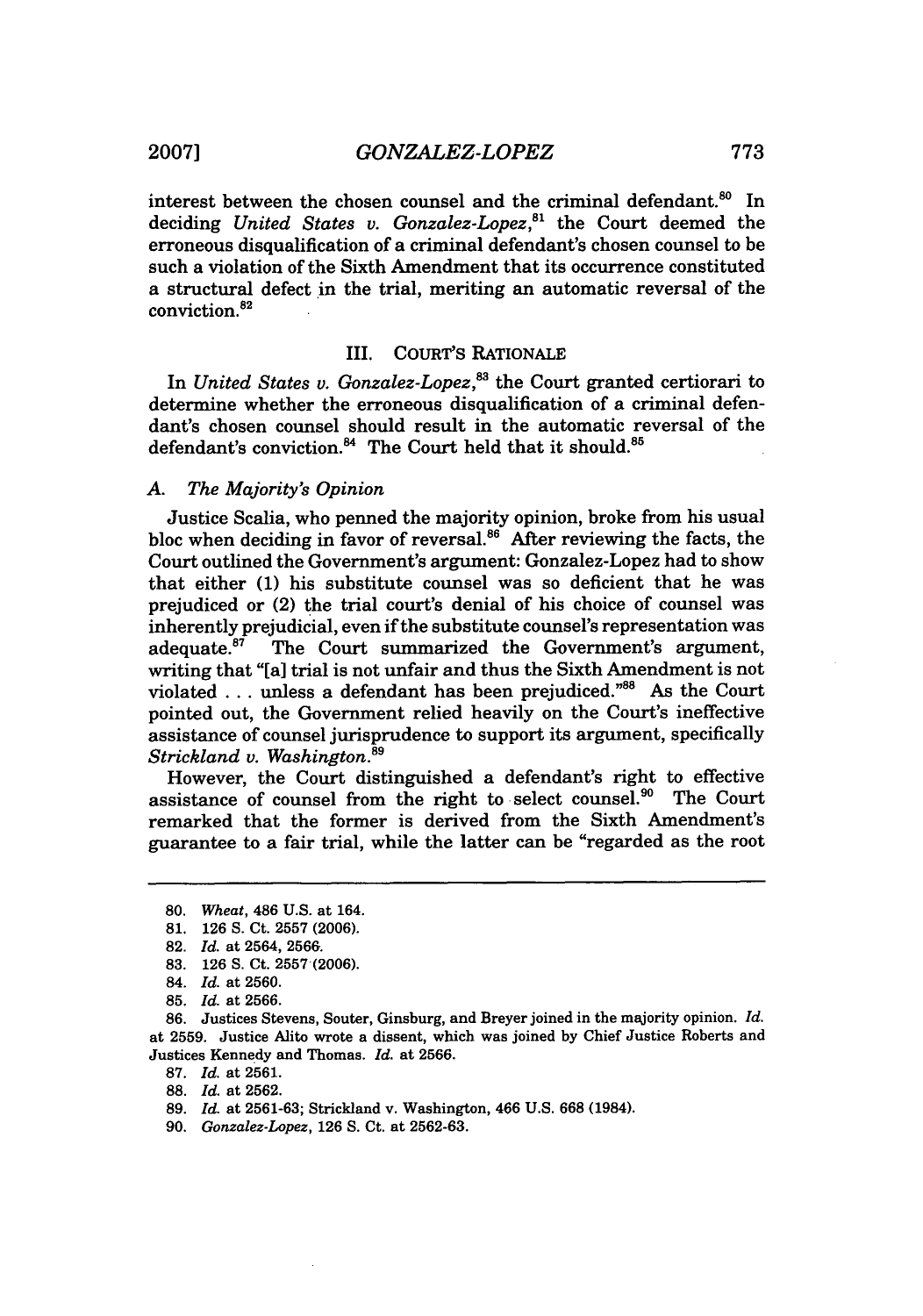meaning of the [Sixth Amendment's] constitutional guarantee."<sup>91</sup> This difference meant a prejudice inquiry was unnecessary and inappropriate because the "[dieprivation of the right [to choose] is 'complete' when the defendant is erroneously prevented from being represented by the lawyer he wants, regardless of the quality of the representation he received."92

Because the Government had previously conceded that the trial court's disqualification of attorney Low was erroneous, $^{93}$  and because, as the Court had already concluded, the erroneous deprivation of that right constitutes a violation of the Sixth Amendment.<sup>94</sup> the limited issue pending resolution by the Court was whether Sixth Amendment violations are subject to review for harmlessness.<sup>95</sup> To decide that issue, the Court resorted to the two categories of constitutional errors that it established in Arizona v. Fulminante.<sup>96</sup> Deciding that the that it established in *Arizona v. Fulminante.*<sup>96</sup> consequences of an erroneous deprivation of a defendant's right to choice of counsel are speculative, the Court labeled the deprivation a structural error. $97$  The Court's rationale for its decision was that the choice of one attorney over another could lead to a myriad of possibilities for the defendant at trial, including differences in jury selection, theory of the case, and whether to plea bargain, as well as a host of other possibilities.<sup>98</sup>

The Court further elaborated on the difference between ineffective assistance of counsel and the erroneous deprivation of the right to choice of counsel. In delineating the differences, the Court stated that if a defendant alleges ineffective assistance of counsel, the record will reveal "identifiable mistakes" that can be used to assess how the trial was affected.<sup>99</sup> However, if a defendant's choice of counsel is wrongfully denied, the best a reviewing court can do to evaluate the effect the disqualification had on the defendant's trial is to divine which matters the disqualified counsel would have handled differently.100 The reviewing court would then need to guess as to the effect the different choices would have made on the defendant's trial.<sup>101</sup> The inability to identify the method for measuring the effect that the erroneous

- 97. *Gonzalez-Lopez,* 126 S. Ct. at 2564.
- 98. *Id.* at 2564-65.

- 100. *Id.*
- 101. *Id.*

<sup>91.</sup> *Id.* at 2563.

<sup>92.</sup> *Id.*

<sup>93.</sup> *Id.* at 2561, 2563.

<sup>94.</sup> *Id.*

<sup>95.</sup> *Id.* at 2563.

<sup>96. 499</sup> U.S. 279, 307-08, 309-10 (1991).

<sup>99.</sup> - *Id.* at 2565.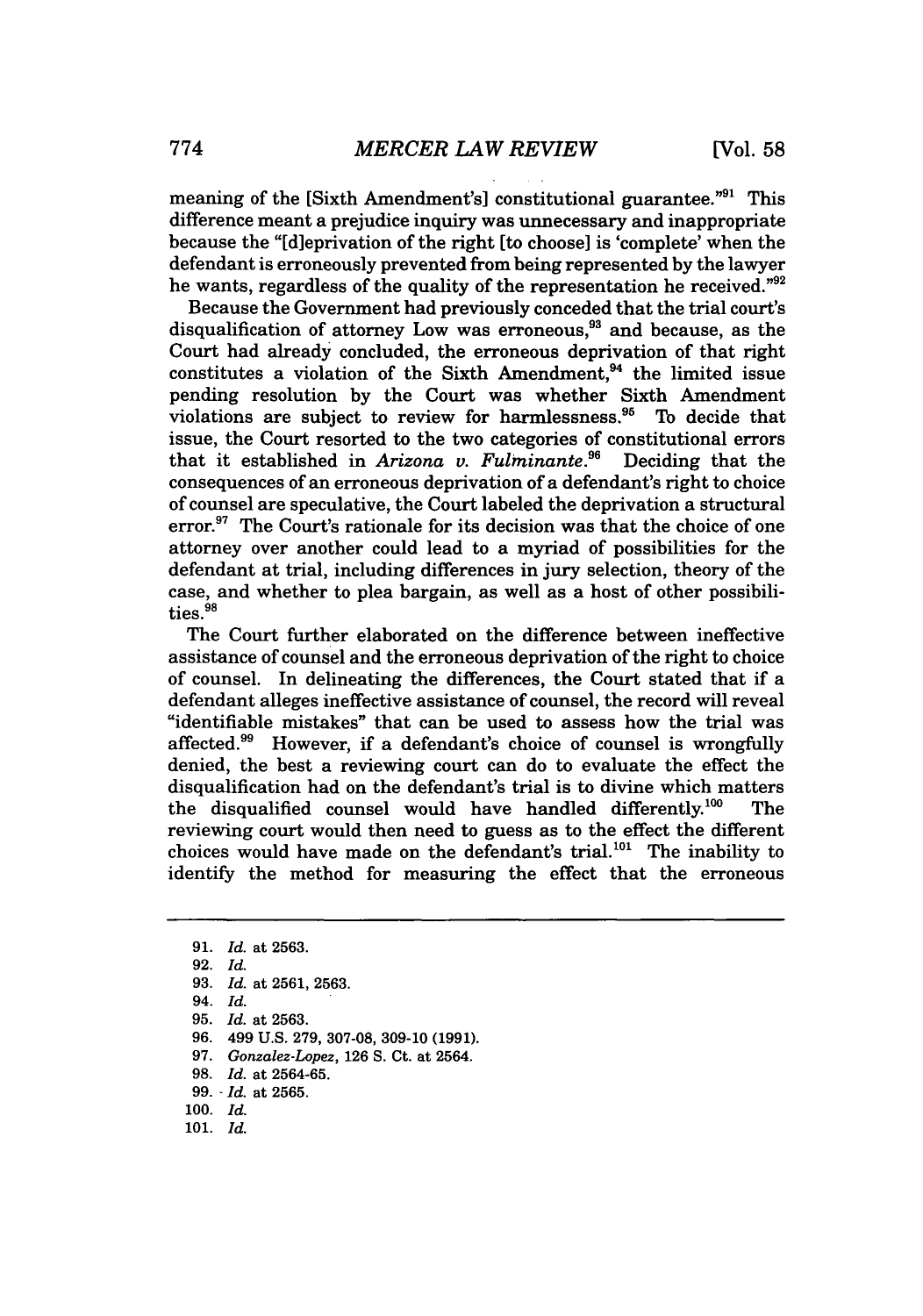disqualification would have on a criminal defendant weighed heavily on the Court, which stated simply, "The difficulties of conducting the two assessments of prejudice [for ineffective assistance of counsel versus erroneous disqualification] are not remotely comparable."<sup>102</sup>

The Court concluded by reminding lower courts that its holding will do nothing to limit their authority to schedule trials or to decide whether to disqualify an attorney.<sup>103</sup> Finally, the Court limited its holding only to those defendants who do not require court-appointed counsel.<sup>10</sup>

#### *B. Justice Alito's Dissent*

Justice Alito, along with Chief Justice Roberts, Justice Kennedy, and Justice Thomas, wrote a dissent critical of the majority's interpretation of the Sixth Amendment. First, Justice Alito took issue with the way the majority characterized the guarantees of the Sixth Amendment.<sup>105</sup> According to the dissenters, the Sixth Amendment's focus is on the effectiveness of representation a criminal defendant receives at trial, not "the identity of the provider."<sup>106</sup> The dissent posited that its interpretation is more in line with the purpose for which the Amendment was enacted, namely, to dismantle the English common law rule that limited a criminal defendant's ability to be assisted by counsel.<sup>107</sup> The dissent suggested its own holding, writing that in the absence of " ' an identifiable difference in the quality of representation between the disqualified counsel and the attorney who [actually] represents the defendant at trial,"' reversal is inappropriate because there has been no violation of the Sixth Amendment.<sup>108</sup>

Next, the dissent assumed *arguendo* that the erroneous disqualification of counsel of choice always violates the Sixth Amendment, but refused to agree that reversal is always required. $109$  Instead, the dissent suggested that the appropriate remedy for the erroneous disqualification of counsel is governed by Federal Rule of Criminal Procedure 52(a),<sup>110</sup> not the Constitution, which does not mandate remedies for the violations of its provisions.<sup>111</sup> Under Rule 52(a), an

<sup>102.</sup> *Id.*

<sup>103.</sup> *Id.* at 2565-66.

<sup>104.</sup> *Id.* at 2565.

<sup>105.</sup> *Id.* at 2566 (Alito, J., dissenting).

<sup>106.</sup> *Id.*

<sup>107.</sup> *Id.* at 2566-67.

<sup>108.</sup> *Id.* at 2568 (quoting Rodriguez v. Chandler, **382** F.3d 670, 675 (7th Cir. 2004)).

<sup>109.</sup> *Id.* at 2569.

**<sup>110.</sup>** FED. R. CRiM. P. 52(a).

<sup>111.</sup> *Gonzalez-Lopez,* 126 S. Ct. at 2569 (Alito, J., dissenting).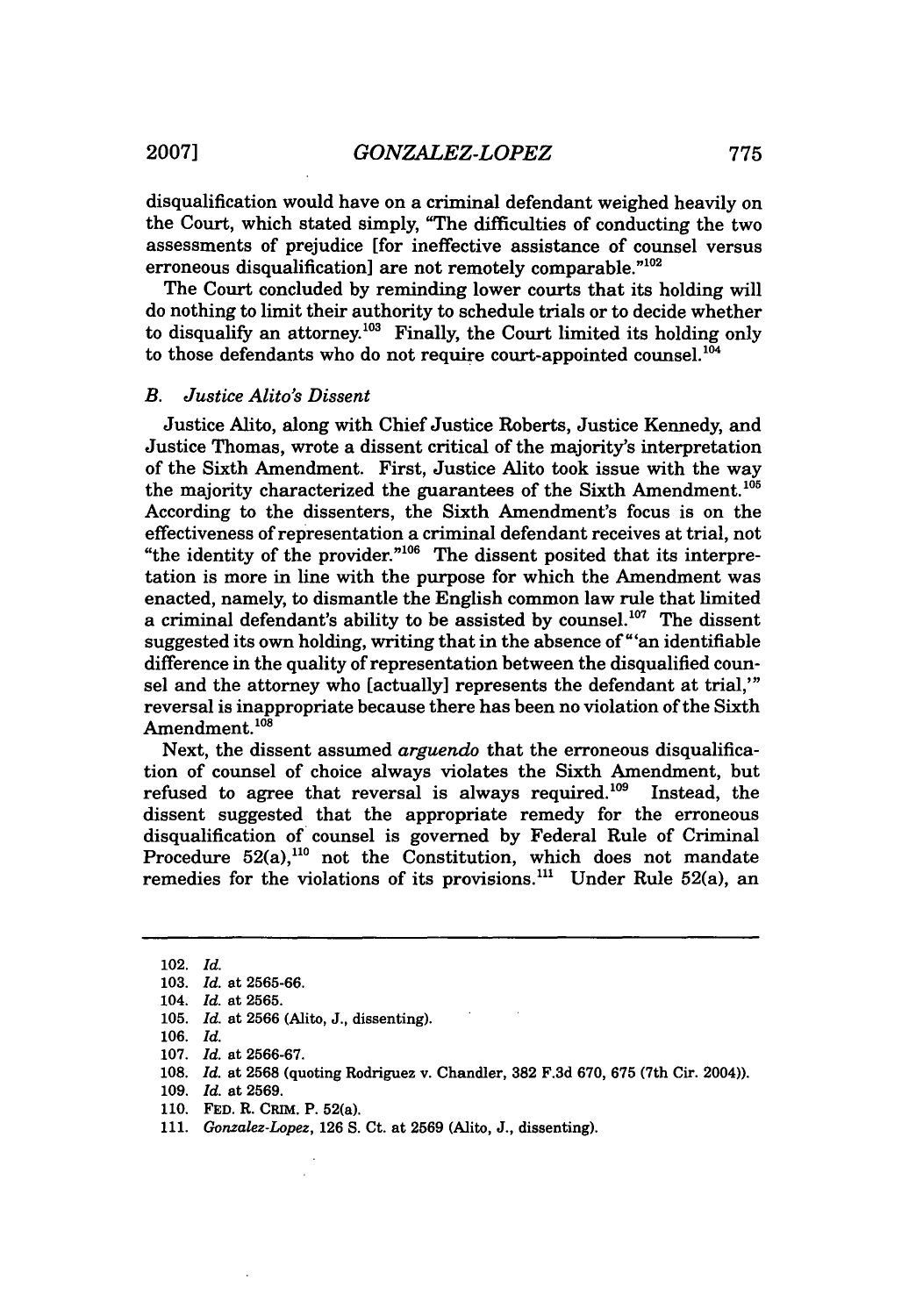error not affecting a party's substantial rights should be disregarded. 112

The dissent next speculated that the majority's approach could lead to the reversal of a defendant's conviction where the second-choice counsel proved to be better than the first.<sup>113</sup> Justice Alito observed the difference between imposing a back-up attorney on a criminal defendant and completely denying the defendant the right to be represented by any counsel. $^{114}$  He noted that the latter is the "epitome of fundamental unfairness . **..** as far as the effect on the outcome is concerned," while the former may be harmless.<sup>115</sup>

The dissent elaborated on this scenario, proposing a hypothetical situation to illustrate the anomalous outcomes that may result from the maiority's decision.<sup>116</sup> In the hypothetical, a criminal defendant's first choice of counsel, a person with little criminal law experience, is erroneously disqualified.<sup>117</sup> The second choice, a nationally acclaimed criminal defense expert, obtains acquittals for the defendant on most but not all counts.<sup>118</sup> If the defendant appeals, his conviction will be automatically reversed, even if he admits that the second attorney provided better representation than any other attorney in the country could have provided.<sup>119</sup> Surely, argued the dissent, such a result could not be what the Sixth Amendment mandates.<sup>120</sup>

Finally, the dissent concluded by commenting on the severity of the consequences the majority's holding will have in the federal court system and other court systems that disallow defendants from making interlocutory appeals until a final judgment is entered.<sup>121</sup> Referencing *Flanagan v. United States*,<sup>122</sup> the dissent commented that in such systems, a full trial must first be conducted before the appeal may be heard. $123$  If the trial judge erred in disqualifying the defendant's first

118. *Id.* at 2571.

<sup>112.</sup> *Id.*

<sup>113.</sup> *Id.* at 2569.

<sup>114.</sup> *Id.* at 2570.

<sup>115.</sup> *Id.* Justice Aito mentioned that often the prosecution may not be able to prove beyond a reasonable doubt that the erroneous disqualification of counsel was harmless. Nonetheless, he objected to the majority's wholesale elimination of the possibility of proving harmlessness. *Id.*

<sup>116.</sup> *Id.* at **2570-71.**

<sup>117.</sup> *Id.*

<sup>119.</sup> *Id.*

<sup>120.</sup> *Id.*

<sup>121.</sup> *Id.*

<sup>122. 465</sup> U.S. 259 (1984).

<sup>123.</sup> *Gonzalez-Lopez,* 126 **S.** Ct. at 2571.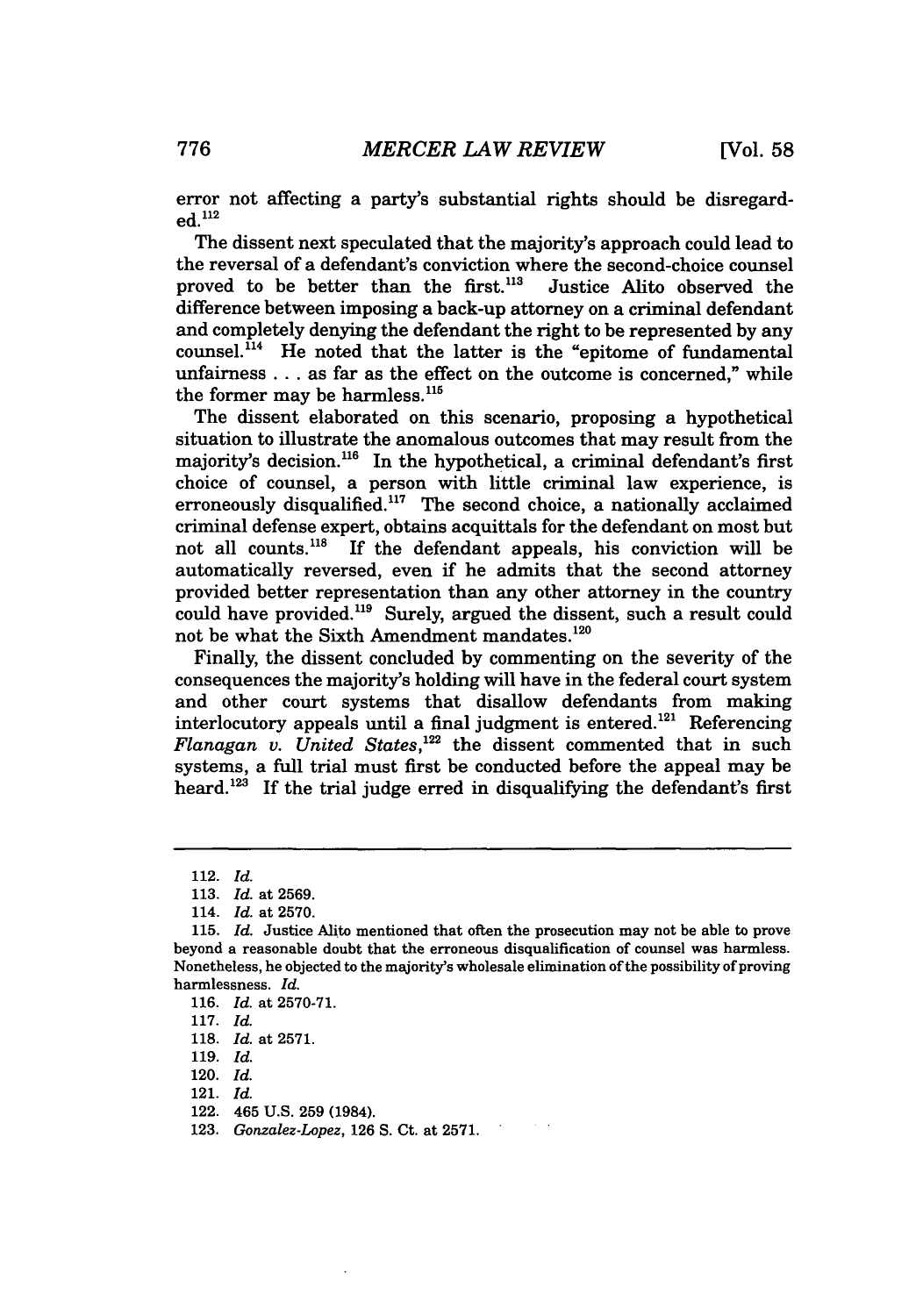choice, the appellate court has no choice but to order a new trial, regardless of a showing of prejudice. $124$ 

#### IV. IMPLICATIONS

The implications of *United States v. Gonzalez-Lopez125* on trial courts will be felt immediately. First, judges must now take greater care in deciding whether to disqualify a criminal defendant's chosen counsel. Formerly, a trial judge had broad discretion to disqualify an attorney due to scheduling conflicts, ethical violations, and conflicts of interest. Now, a judge may fear disqualifying too quickly a criminal defendant's counsel of choice for fear of being reversed on appeal. majority's holding may seem like a good result at first glance, the Court's decision has in all likelihood created a chilling effect on judges' ability to exercise their discretion.

Second, the Court's rationale conflicts with its past decisions, especially *Wheat v. United States.*<sup>126</sup> In *Wheat the Court interpreted* the Sixth Amendment as guaranteeing the right of a criminal defendant to have an effective advocate.<sup>127</sup> While the Court recognized that the right to select one's advocate was protected by the Sixth Amendment, the Court specifically noted in *Wheat* that the protection of such a right was not the primary focus of the Amendment.<sup>128</sup> However, in *Gonzalez*-*Lopez,* the majority specifically disregarded this language and stated that the "right to select counsel of one's choice **...** has been regarded as the root meaning of the [Sixth Amendment's] constitutional guaran $tee.$ " Anyone reading *Wheat* with an unbiased view will surely conclude that this is not how the Court in *Wheat* interpreted the protections of the Sixth Amendment.

Third, the Court's decision fails to protect the rights of indigent criminal defendants. As Justice Scalia noted, the reversal of a conviction due to the erroneous disqualification of counsel does not apply to those requiring court-appointed counsel.<sup>130</sup> However, as the Court observed, the erroneous disqualification of one's lawyer is a structural error that goes to the heart of the criminal proceeding.'' Absent from the majority's opinion is any explanation for why this right is sacrosanct.

<sup>124.</sup> *Id.*

<sup>125. 126</sup> S. Ct. 2557 (2006).

<sup>126. 486</sup> **U;S.** 153 (1988).

<sup>127.</sup> *Id.* at 159.

<sup>128.</sup> *Id.*

<sup>129.</sup> *Gonzalez-Lopez,* 126 S. Ct. at 2563 (citing *Wheat,* 486 U.S. at 159).

<sup>130.</sup> *Id.* at 2565.

<sup>131.</sup> *Id.* at 2564.